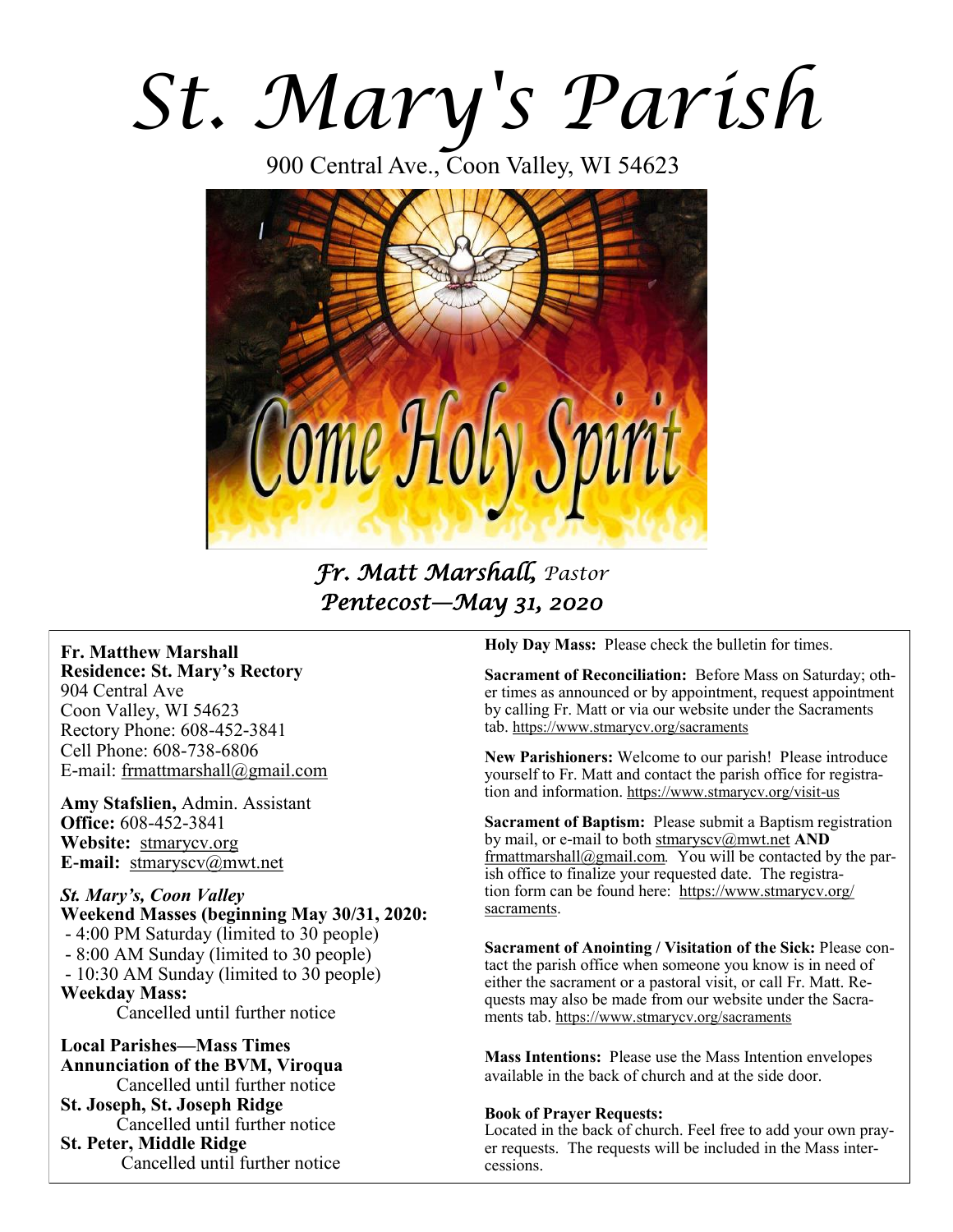## *St. Mary's Parish, Coon Valley, WI Pentecost*

**—————————————————————————–———–-——–--—————————————–—**

#### **SUNDAY, MAY 31, 2020—Weekend Readings**

- 1) Genesis 11: 1-9<br>2) Romans 8: 22-2
- 2) Romans 8: 22-29 3) John 7: 37-39
- 



*Faith Walk is a free website and app for Catholics to strengthen their relationship with Christ and the Church; resources include Mass preparations, prayer guides, bible studies and small group prompts. [https://www.myfaithwalk.org](https://www.myfaithwalk.org/)*

#### Intentions

 Intentions will be prayed for privately by Father Matt on the day scheduled, please add these intentions to your own, in your prayers from home.

**May 30 ~ 4:00 PM - †Anna Kerska**

**May 31 ~ 8:00 AM - Our Parish Family**

**May 31 ~ 10:30 AM - †Leyton and Helen Stafslien**

June  $2 \sim$  The safety of our military in the U.S. and around the world and their families.

June  $3 \sim \text{†}$ Deceased members of the Fleming and Ollendick Families

- June 5 ~ **†**Ben and Sandy Roskos
- **June 6 ~ 4:00 PM - Don and Roxanne Weber Family**
- **June 7 ~ 8:00 AM - †Frank LeJeune**
- **June 7 ~ 10:30 AM - †Don Kammel**

| Giving Last Week | Week 21                     | 5/24/2020   |
|------------------|-----------------------------|-------------|
| Adult Env.       | \$144.00 Needed Weekly      | \$1,900.00  |
| Offertory        | \$100.00 Received This Week | \$244.00    |
| <b>Total</b>     | S244.00 Run. Tot. Needed    | \$39,900.00 |
|                  | <b>YTD</b> Received         | \$37,781.64 |
| 5 Weekend Env    | Received Difference         | (2, 118.36) |

#### Upcoming Events/Calendar

Saturday at 7:00 PM - Join Fr. Matt online at **<https://meet.jit.si/AtHomeSundayPrayers>**.

#### **New Mass Time Schedule**

starting May 30/31, 2020 -Saturday, May 30  $\omega$  4:00 PM (limited to 30 people) -Sunday, May 31  $\omega$  8:00 AM (limited to 30 people) -Sunday, May 31  $\omega$  10:30 AM (limited to 30 people)

• **Church will be open for private prayer Tuesday through Friday from 9AM until 7 PM and Sunday Noon to 7 PM** (please practice good social distancing and Maximum of  $10$  persons)

*Amazon Smile* is the charitable arm of Amazon.com. If you order on Amazon, use Amazon Smile the same as you would as regular Amazon, and choose St. Mary's Parish as your charitable organization.



Log in to: [amazon.com/smile](http://amazon.com/smile) and click the word "supporting" under the search bar. You can search for St. Mary's by typing, "St. Mary Parish Coon Valley" **or simply click the link on our parish website:<stmarycv.org>**

#### **Televised Masses:**

WXOW CH 19 La Crosse – Sunday: 9:30 AM EWTN (cable/sat.) – Sunday: 7 AM & 11 AM Daily: 7 AM & 6 PM

FOX 25-48 Winona Diocese—7:00 AM

**Catholic Broadcasting:** EWTN Catholic Cable Television Vernon Telephone Cable – Chan. 143 MediaCom Chan 15 – Coon Valley Chan 74 – La Crosse also available via satellite

#### **Online**:

La Crosse Diocese: [https://diolc.org/sacredworship/](https://diolc.org/sacredworship/televised-mass/) [televised-mass/](https://diolc.org/sacredworship/televised-mass/) or live <https://diolc.org/live> . Daily at 8 AM, Sunday at 9:30 AM

| <b>Annual Appeal 2019-2020</b>                      |                      |                       |  |  |
|-----------------------------------------------------|----------------------|-----------------------|--|--|
| As of 05/29/2020                                    | <b>Total Pledged</b> | <b>Total Payments</b> |  |  |
| Pledged/Paid                                        | \$15,547.50          | \$15,007.50           |  |  |
| <b>Target Amount</b>                                | \$11,755.00          | \$11,755.00           |  |  |
| <b>Over Target</b>                                  | \$3,792.50           | \$3,252.50            |  |  |
| Percent Pledged: 132.26%, Percent Received: 127.67% |                      |                       |  |  |
| Number Contributing:                                | 41                   |                       |  |  |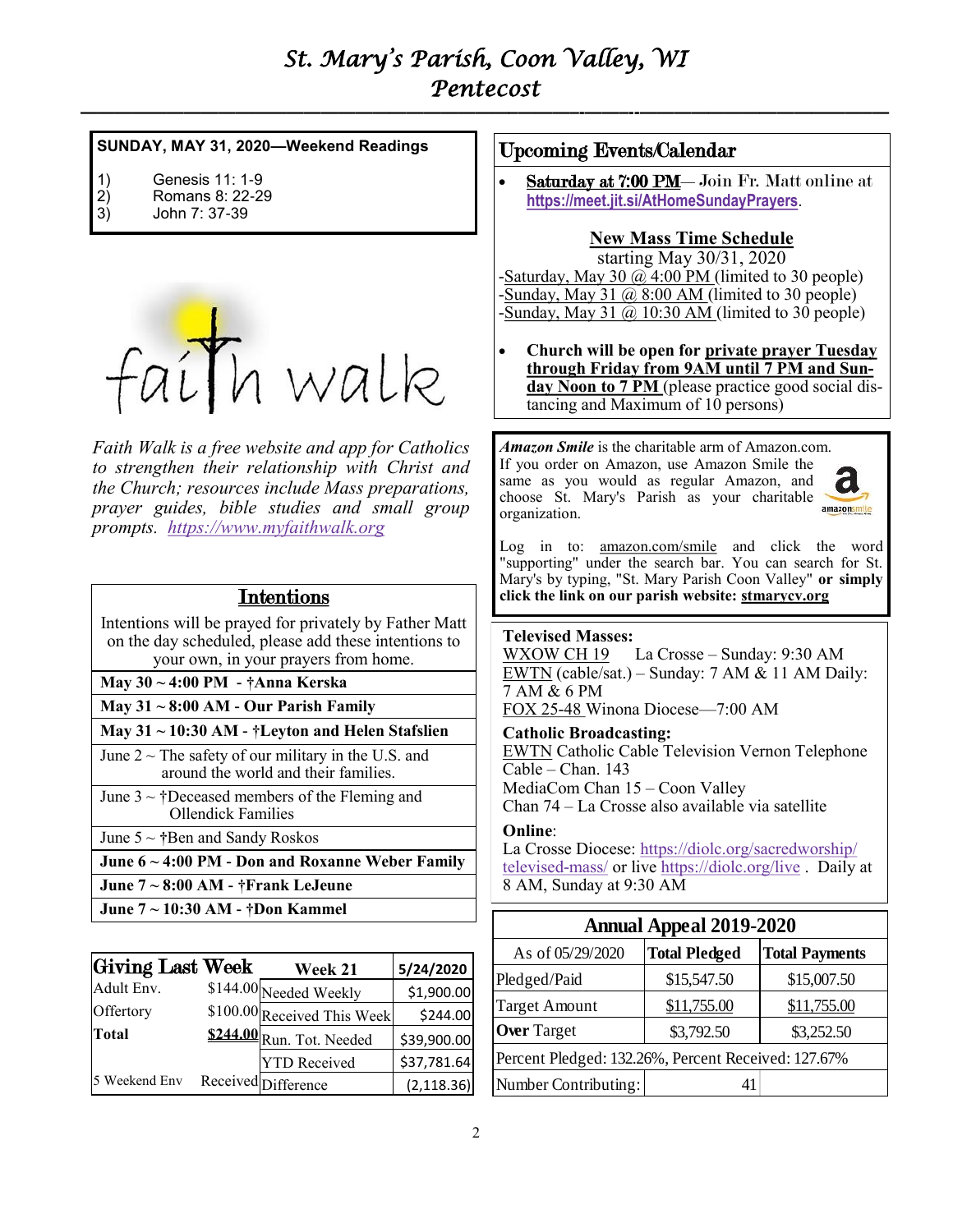#### **From Fr. Matt**

**- Fr. Matt is in need of equipment and a person skilled with that equipment for recording a Mass once a week. Please let him know if you can be of help!**

- Fr. Matt will continue to **post his homilies** online via our parish website. Please visit <https://www.stmarycv.org/homilies> listen. The homilies will be posted each Friday for that Sunday.

- Reminder: Contact Fr. Matt each week to let him know 1) when intend to come back to Mass and 2) if you have a Mass time preference. This will help our parish plan out Mass attendance for the immediate future.

- Thank you to the following persons who so generously made reusable masks for free distribution here at our parish: **Karen Tekippe, Beverly Gruening, Doris Zunkev, Phyllis Lunden, and Carol Gruening.** If you want to send a thank you: Save a Life Group, 2033 Grand Ave., Apt. 167, Schofield, WI 54476.

#### Parish Announcements

#### **Your Continued Support is much appreciated!**

If you are able, please continue to support the church as you are able. Our parish will continue to have financial obligations such as utilities, repairs, maintenance, supplies, payroll, education and obligations to the Diocese of La Crosse for Catholic Schools.

 We are accepting **donations through the mail** and if you **LifeTeen Catholic Youth Ministry Convention Scholarship**  and it will be mailed directly to the parish office (if possible, services now available: [diolc.org/st-mary-coon-valley.](http://www.diolc.org/st-mary-coon-valley)

#### **Online Giving to St. Mary's**

<https://diolc.org/st-mary-coon-valley/>

(a 3% fee will be assessed by the provider of the giving portal, your contribution will be recorded for the full amount)

#### **Bulletins—lets stay connected!**

- The parish bulletin will continue to be available on our Website[—www.stmarycv.org](http://www.stmarycv.org)
- We are mailing the bulletin to those over the age of 80 (if their age is recorded in our database)
- Copies of the bulletin will also be available in the church for pickup during private prayer times.
- **person(s) name(s).**

### Diocesan/Local Announcements

#### **St. Joseph Community Blood Drive**

June 8, 2020 from 1:00 - 6:00 PM at N1800 Town Hall Road, La Crosse WI. Walk ins welcome but appointments are highly encouraged. Schedule online at [https://bit.ly/givejune8](https://donate.wisconsin.versiti.org/donor/schedules/drive_schedule/207098) or call 877-BE-A HERO. For more info go to Versiti.org

#### **Cleaning Position Available**

St. Joseph Ridge Parish is seeking to immediately employ a part-time cleaning person. Cleaner will be responsible for the Rectory, Church and School, totaling approximately 8 hours every two weeks. Must be able to pass a background check, be willing to be fingerprinted and complete Safe Environment training. Send letter or resume with references to:

**St. Joseph Ridge Parish,** W2601 State Rd 33, La Crosse, WI 54601 or **email** sjrp2601@gmail.com.

## **CONGRATULATIONS 2020 HIGH SCHOOL GRADUATES! BELONG TO SOMETHING GREAT IN COLLEGE.**

**Connect to Campus Ministry** signup.newmanconnection.com

use online banking, please consider adding St. Mary's Parish **– Date Extended** For the past several years, through a generous to your **Bill Pay** by setting up St. Mary's Parish as payment grant, people from our diocese who work with young people use your envelope number as the account number). Online few more scholarships available. The convention has been have been able to attend this convention for free. There are a postponed to September 16-19, 2020. If you have not attended this convention, or know of someone who has not attended this convention, please email Andrew Brueggen, LifeTeen Area Coordinator at youthdir@stpatsonalaska.com

#### **Cathedral Live Stream Mass Schedule**

**The Cathedral Live Stream Schedule is available at di**olc.org/live Live Daily Mass (Monday-Saturday) from the Cathedral Mass in English – 8:00am Mass in Spanish – 8:30am Live Sunday Mass from the Cathedral Mass in English – 9:30 a.m. Mass in Spanish –  $10:30$  a.m.

• **If you know of someone who does not have internet**  person 50th wedding anniversary Masses have been canceled. **and could benefit from having the bulletin mailed to**  But a special Mass with Bishop Callahan will be held this year **their home, please contact the parish office with the**  via live-stream at 1:00 pm on Sunday, July 12 from the **A Virtual 50th Jubilee Anniversary Celebration–**The in-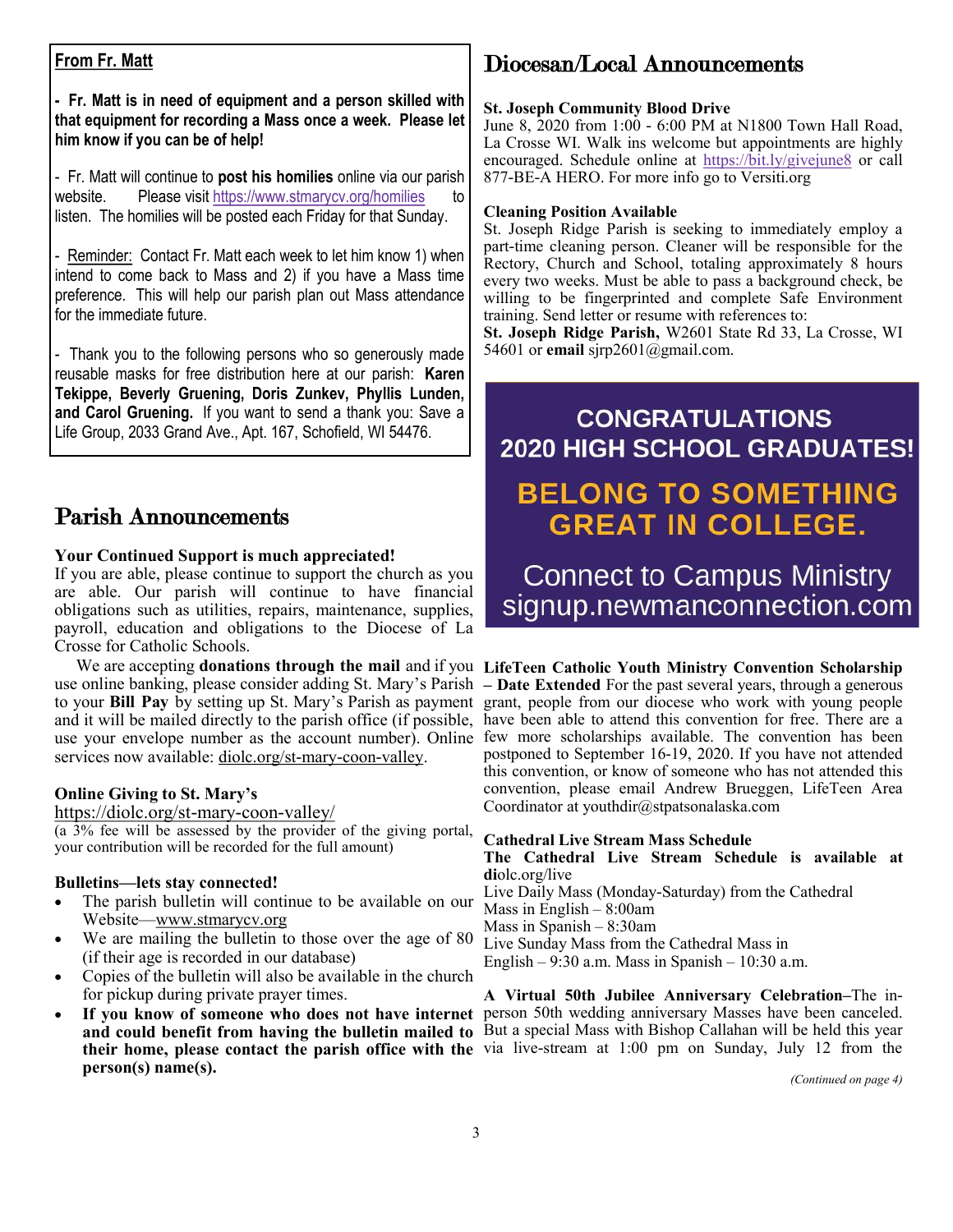#### Diocesan/Local Announcements Continued Weekday Readings

Cathedral. You will be able to view the live stream or recording by visiting https://diolc.org/marriage/ on and after July 12.

#### **HEALING: Bringing the Gift of God's Mercy to the World**

Join the Conference by Dr. Mary Healy held at Mary Mother of the Church on June 13, 2020. Sessions 8:30 AM to 3:15 PM with a Healing Service at 6:30 PM. No Registration, No Charge, Just Come, Jesus is Calling. Meals will not be provided. However, coffee, water and snacks will be available throughout the day. You are encouraged to bring you own lunch and perhaps enough to share. There will be a list of nearby restaurants available at the info table. Schedule: 8:30 AM Gathering. 9:00 AM Praise & Worship. 9:30 AM Jesus: Healer of Souls & Bodies. 10:30 AM Stretch Break. 10:40 AM Walking in the Supernatural. 11:45 AM— 1:15 PM Lunch Break. 1:15 PM Praise & Worship. 1:45 PM How to Pray for Healing. 2:45 PM Practicum. 3:15 PM Wrap-up/Announcements (Break before Healing Service). 4:00 PM Parish Mass available. 6:30 PM Healing Service

#### **Queen of the Americas Guild Annual Conference**

July 31-August 1, 2020 at the Shrine of Our Lady of Guadalupe. Join us for this two day conference/retreat examining Our Lady of Guadalupe's relationship to Human Life and Its Cradle in the Family Formed by Marriage. Enhance your faith and learn more about the miracle of Our Lady of Guadalupe, and the history of our Faith. Visit: queenoftheamericasguild.org, call 630- 584-1822 or email staff@queeenoftheamericasguild.org. Flyers are also in the back of church.

**Adventure Camp:** Here are the dates for Adventure Camp this summer! We hope that you will bring a group and join us. This is for youth in grades 6-12. To register and get more details, please visit: http:/diolc.org/yya/ youth-opportunities/adventure-camp/ Week 1: June 21- 26, 2020; Week 2: June 28-July 3, 2020; Week 3: July 19-24, 2020 .



#### **Monday 1 June—***Mary, Mother of the Church*

*Genesis 3:9-15, 20—*The story of the Fall, read for the feast, explores the human condition, the journey from innocence to knowledge, the consequences of choice and the final victory of the goodness.

*John 19:25-34—*For the feast, the first part of the Gospel it taken rather literally. In reality, the "mother" in the Fourth Gospel refers to the Jewish matrix of Christianity while the Beloved Disciple models emerging Christian discipleship. John's Gospel is full of deeper meaning. For example, instead of simply saying Jesus died, we read "he handed over his spirit." The Spirit will be the first gift of the risen Lord.

#### **Tuesday 2 June**

*Sts Marcellinus and Peter, martyrs 2 Peter 3:11-15,17-18* Our attitude to time says a lot about us. The reading today asks us to see each day as a gift and an opportunity.

*Mark 12:13-17—*It is easy to recognize what "belongs to Caesar"? What about what "belongs to God"? What is God asking of me, personally, right now?

#### **Wednesday 3 June**

*St Charles Lwanga and companions, martyrs*

The second letter to Timothy is a post-Pauline epistle designed to bring the teaching of the apostle to a new generation in a different context. It is presented in the form of a "last will and testament." As such, the letter touches on theme not typical of the great man himself: the deposit of faith, the emerging tradition and the need to see who will carry on the leadership.

*2 Timothy 1:1-3,6-12—*There are sentiments in this reading that make it sound like it was written for us today: am I sometimes ashamed of the Gospel myself? Do I need to fan into a flame the calling I have received?

*Mark 12:18-27—*Some Sadducees present Jesus with a fairly absurd argument. Notice, however the force of the present tense in Jesus' response: *I am* the God of Abraham, the God of Isaac, the God of Jacob. *He is God, not of the dead, but of the living*.

#### **Thursday 4 June**

*2 Timothy 2:8-15—*At the center of our reading today, the writer quotes some poetic lines from an early Christian hymn. The affirmations are powerful and, at the same time, un- settling.

*Mark 12:28-34—*It is really good to ask ourselves from time to time what is at the very heart of our faith, what is at the center. Jesus' response still speaks to us today.

#### **Friday 5 June,** *St Boniface, bishop and martyr*

*2 Timothy 3:10-17—*The tone is not quite like St Paul in this reading and probably represents a later reception of his example of faithfulness. Nevertheless, it has lost none of its force for later generations. We can as well see the firming up of tradition as a kind of "deposit", also a little unlike the great apostle himself.

#### **Saturday 6 June,** *St Norbert, bishop*

*2 Timothy 4:1-8—*In this reading, it becomes clear what kind of writing this is. 2 Timothy is in the style and tone of "last will and testament", a genre well-known and often used at the period. The concern is how will the tradition stay alive and relevant for another generation. A question for us too!

*Mark 12:28-42—*The widow in the story is really a symbol of vulnerability and powerlessness. She makes powerful contrast with the grandest contributing from their excess!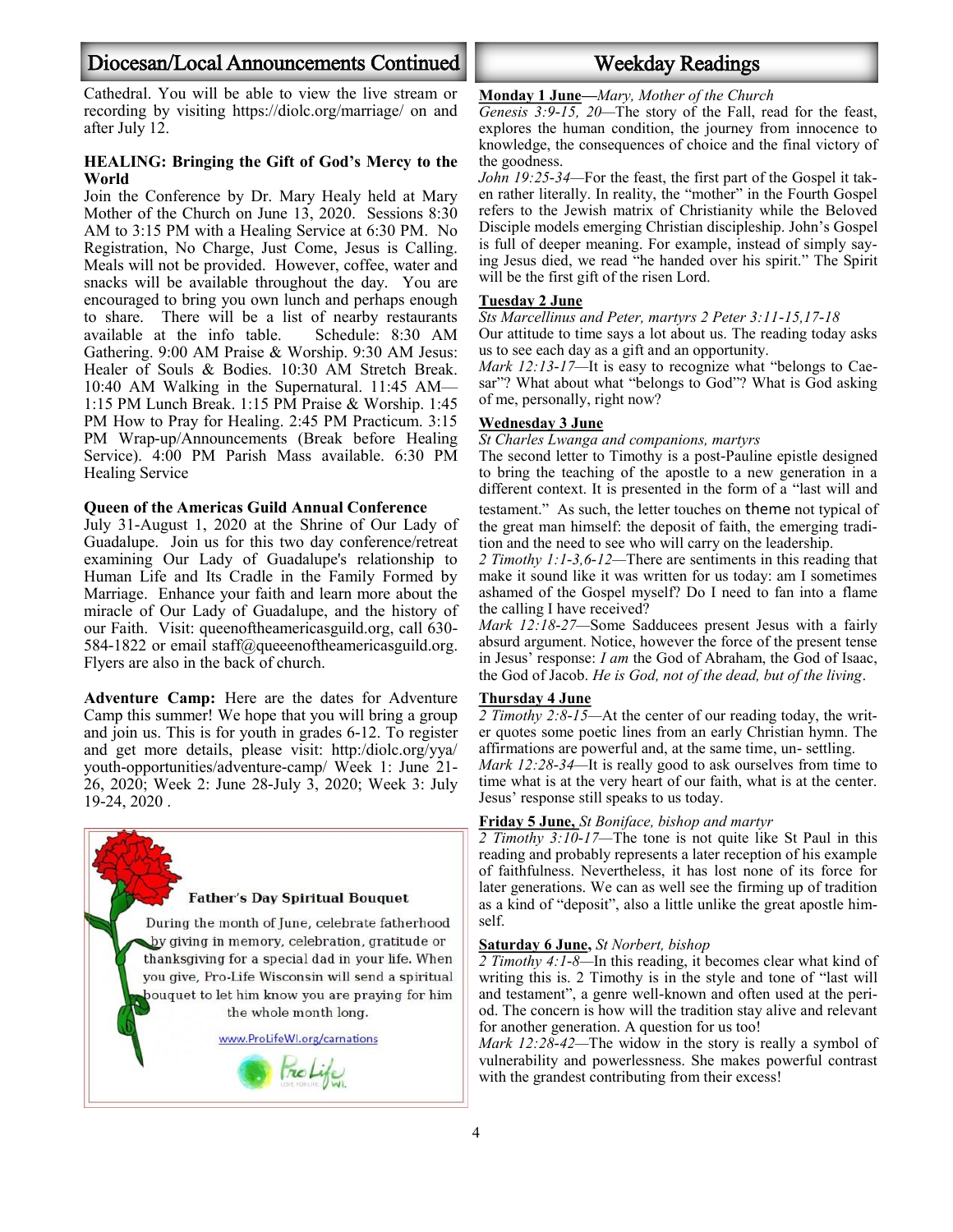## At Home Sunday Prayers

#### **Gathering**

**In the name of the Father, and of the Son, and of the Holy Spirit.** *Amen.*

We are made in the image of God, the God who welcomes us into the love God is. We ask God's Spirit to reunite us now, to heal us. May we become whole, within and without:

#### [PAUSE]

**Spirit of mercy…Lord, have mercy:** *Lord, have mercy.* **Spirit of understanding…Lord, have mercy:** *Lord, have mercy.* **Spirit of peace…Lord, have mercy:** *Lord, have mercy*.

**Blessed be God who have given us a new birth through water and the Holy Spirit! Where sin has abounded grace far surpasses through Christ our Lord.** *Amen.*

#### **Let us pray:**

God of all, for fifty days we have celebrated the mystery of your love revealed. Send your Spirit to strengthen and unite our hearts. Help us to proclaim Good News to all with our Lord Jesus Christ your Son who lives and reigns with you, in the unity of the Holy Spirit, one God forever and ever. *Amen.*

#### **Readings**

Gen 11: 1-9 Ps 104 Rom 8: 22 - 27 Jn 7: 37 - 39

#### **Reflection**

It's gonna take some getting used to for me to get back in the swing of celebrating Eucharist at church again! Trying to figure out what so say in the homily just felt weird this week, too. COVID has made so much feel weird. And that's why I have found the 2nd reading so comforting this week. In so many words, Paul seems to be saying that "I don't know" or "I don't understand" or "I can't" can be prayer. Beautiful, beautiful prayers. This week, helpfully, the Holy Spirit speaking to Paul, speaking to us, reminds us that life is complicated and we don't have to have it all sorted out. How freeing! How restful! How hard!!! Because we don't like to admit that we don't know something. We don't feel good when we have reached our limit. But we still are- We still are good! We are human beings, not human doings.

The Holy Spirit has a lot to teach us. Pentecost has a lot to teach us. This weekend we celebrate a moment in the Church's life, the beginning of the Church's life really, when there wasn't an instruction manual. There still isn't! Then and now, we simply have a Someone who promises to BE with us. That sorts things out. It doesn't end problems automatically. It doesn't give solutions without effort. But it sustains us until, in time, things sort out. The Holy Spirit sustains us as things sort out. As we remember with thanksgiving, God who never leaves our side, we pray that we will bear more patiently with ourselves and others too. Just like God. Life is complicated. Its bigger than we have words for. But if we can patiently stay with one another, be with one another, life is very do-able. For those who learn to just wait and learn, for those who receive the gentle, accompanying presence of the Spirit there is always new strength to be found. Life-giving water, a hidden spring, that we can always draw from. A restful place, with a friend at our side.